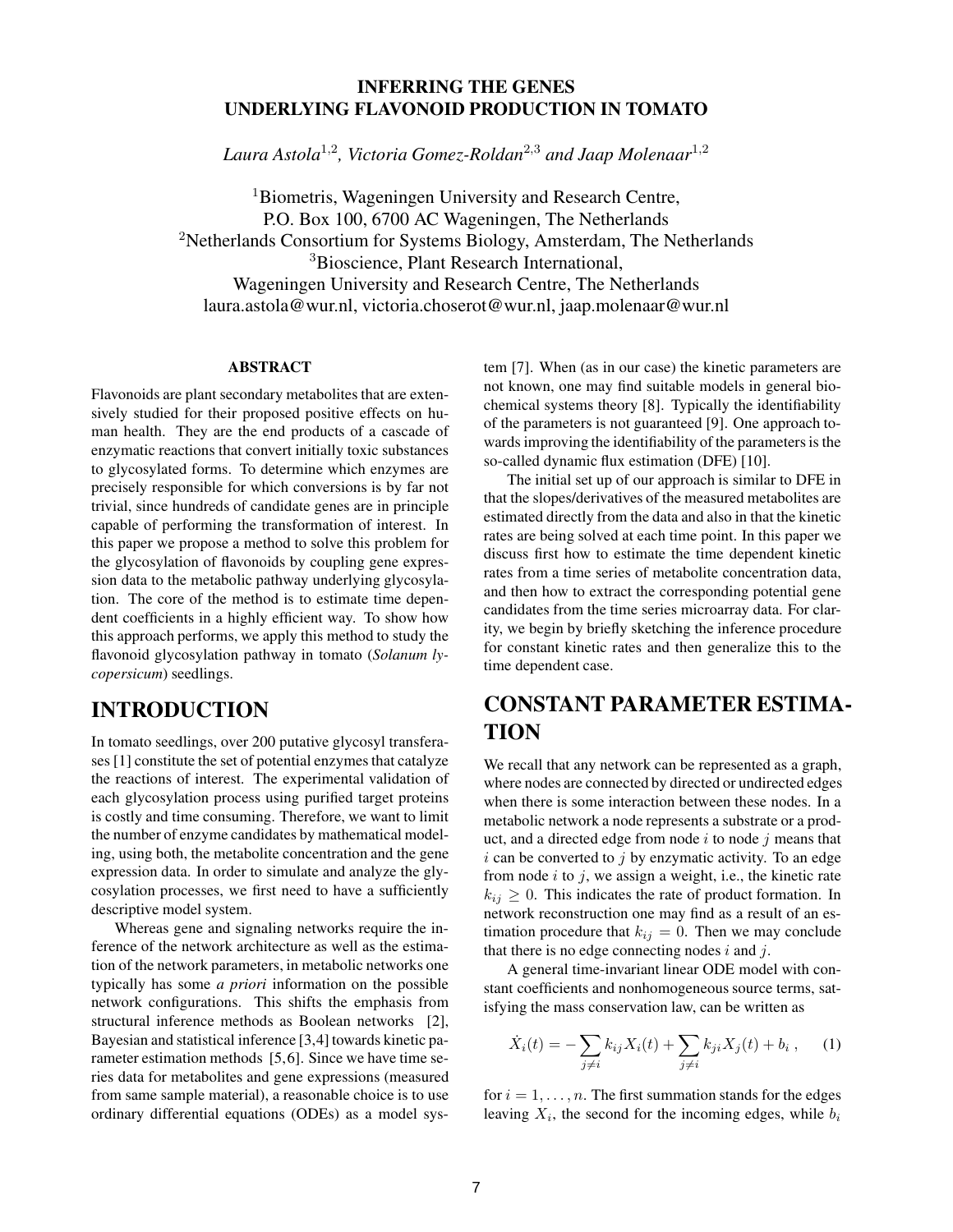represents a possible constant in or outflow. To simplify the notation, we introduce a matrix  $A$  with components given by

$$
\begin{cases} A_{ij} &= k_{ji}, \quad i \neq j \\ A_{ii} &= -\sum_{j \neq i} k_{ij}, \end{cases}
$$
 (2)

Then, (1) becomes

$$
\dot{X}_i(t) = \sum_{j=1}^n A_{ij} X_j(t) + b_i, i = 1, \dots, n. \tag{3}
$$

To reconstruct the network from time-series measurements, we have to estimate the reaction rates  $k_{ij}$ , i.e., the weights of the edges in the network. Due to (2), it is sufficient to estimate the matrix A.

In [11], we experimented with a fast parameter estimation method, where the efficiency was based on the fact that we avoided iterative solving of ODEs by directly substituting the measurements into the ODEs and by approximating the derivatives with finite differences. An alternative and often better approach to obtain approximations for the time derivatives  $\dot{X}_i(t_i)$ , is to fit splines to the time series data  $\mathbb{X}_i(t_i)$ . For each metabolite, we have 9 replicates of averaged metabolite concentrations measured per given time point. To obtain curves that represent the data faithfully, we require that the distance between the curves and the measurements are minimal and that at the same time the curves are smooth. To achieve this we fit P-splines, which are B-splines with a penalization for nonsmoothness [12]. The coefficient  $\lambda$  of the penalty term can be chosen, e.g., using leave-one-out cross validation.

From these splines, we evaluate the derivative estimates at time points  $t_i$ . These estimates are then used as entries in the matrix  $\dot{\mathbb{X}}$ . In this formulation, the problem of network inference comes down to solving the set of equations given by

$$
\dot{\mathbf{X}} = A\mathbf{X} \,. \tag{4}
$$

Solving the parameters directly would be fast since it involves only matrix manipulations. However, it often results in over-fitting, since all possible edges are included in the modeled network. Another serious weakness of such a matrix (pseudo-) inversion approach is the fact that we cannot control the positivity of the reaction rates. Although in [13], positive(negative) coefficients were interpreted as activation(inhibition) of the compounds, in many biological pathways, negative coefficients are not allowed. Thus we take a more general approach that allows sparse networks, where one can exclude all irrelevant edges that are not contained in any biologically feasible model, and in which one can constrain the reaction rates to be positive, without substantially compromising computation time.

To this end, we reformulate the equation as a minimization problem:

$$
\underset{A}{\arg\min} \left( ||\dot{\mathbf{X}} - A\mathbf{X}|| \right) . \tag{5}
$$



Figure 1. A putative graph for quercetin glycosylation pathway, used as the minimum spanning tree for the networks in the simulations. This is an example of a graph with rooted tree structure.

This alternative formulation allows inclusion of expert knowledge in a simple way. We put  $A_{ij} = 0$ , when an edge from node  $i$  to node  $j$  cannot exist.

# **TIME DEPENDENT PARAMETER ESTIMATION**

A shortcoming of the model in the previous section is that it cannot capture the trends in enzyme concentrations which are naturally time varying. To take the enzyme dynamics into account we extend the previous in a straightforward fashion as follows:

• Scheme 1: Fit first natural- or B-splines to data and evaluate estimates for derivatives  $X_i$ . Substitute these estimates and the measurement data  $\mathbb{X}_i(t_k)$  into the ODE-system obtaining a set of algebraic equations at each separate time point  $t_k$ . Solve first, the constant parameters  $k_{ij}(t_k)$ , obtaining a set of estimates. Fit a function of choice to these sets over time range.

For example, a second order polynomial may describe the trend of the enzyme activity sufficiently for a relatively short time. We remark that in case the metabolic network in question has a structure of a rooted tree graph, the estimated parameters at each time point are unique. This is an advantage in terms of identifiability of the parameters. The glycosylation pathways for flavonoids such as quercetin and kaempferol are in fact expected to be of this type.

We compare scheme 1 to an alternative standard method:

• Scheme 2: Iteratively solve the ODEs with varying kinetic rates  $k_{ij}(t) = \alpha_{ij} t^2 + \beta_{ij} t + \gamma_{ij}$  (or another suitable function of choice), until the solutions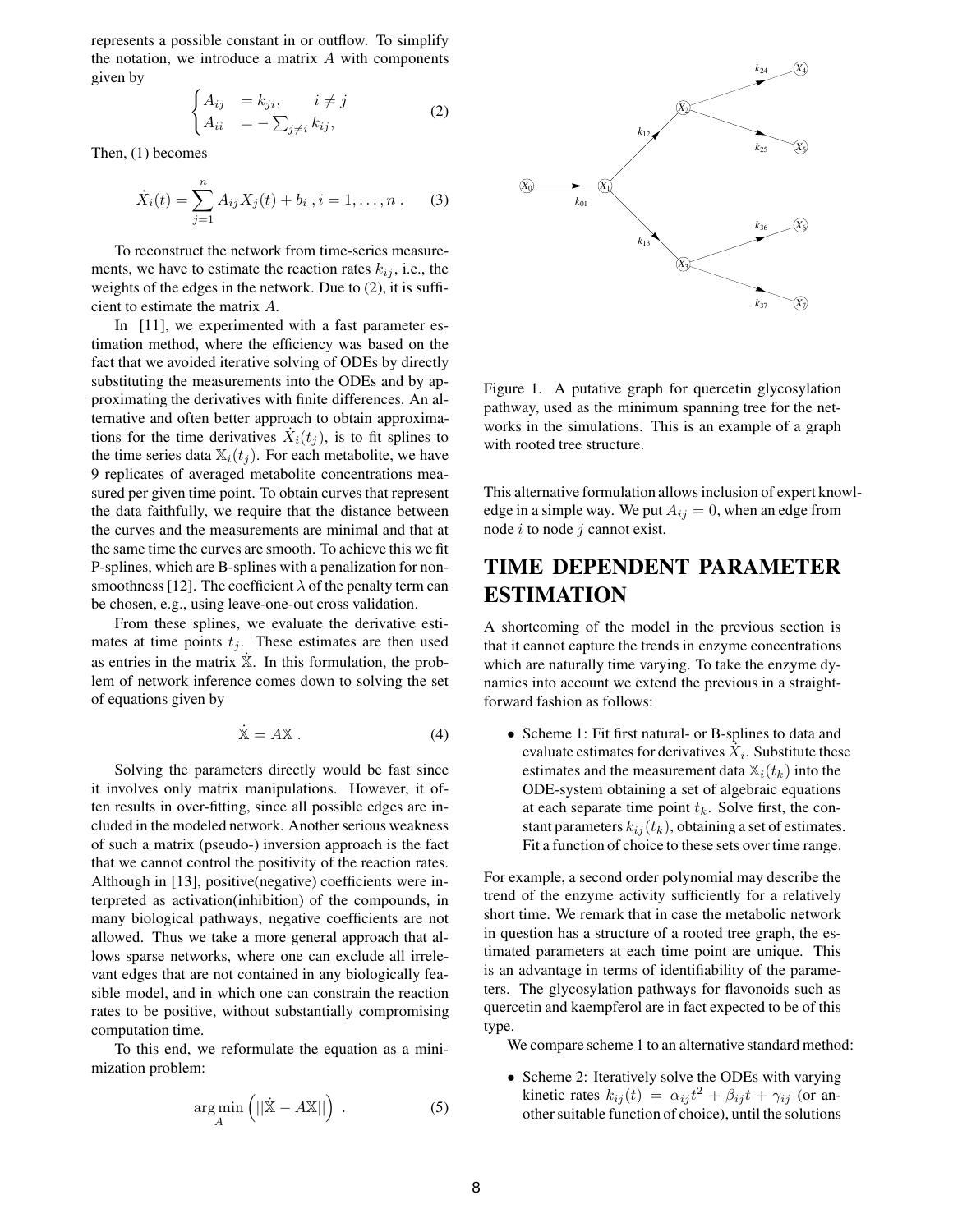

Figure 2. We have compared two different reconstruction schemes versus their errors in 100 simulations. By errors we mean here the sum of squared differences between the original kinetic rates used in the simulations and the reconstructed kinetic rates. On the left: The (logarithmic) errors in the inferred networks using scheme 1 (proposed method) and scheme 2 (iterative method). Right: as in the left hand side but with 10% uniformly sampled noise added to sample data.

 $X_i(t)$  are sufficiently close to the measurements at points  $t_k$ . Typically this means that an objective function such as  $|| \sum_{k} X_i(t_k) - \mathbb{X}_i(t_k)||$ , where  $\mathbb{X}_i$ are the measurement vectors, is minimized.

We have compared these two parameter inference schemes using simulated data. In the simulation, to generate artificial data, we assigned pseudo random values to  $\alpha_{ij}, \beta_{ij}$  and  $\gamma_{ij}$  in a range, such that the resulting ODE solutions have approximately same range as the biological data used in the application. The networks used in the simulations were random modifications of the graph in Fig. 1, but with at least one cycle, to make the inference a bit more challenging. In the first set of experiments, we used noiseless data sampled from the simulation results. In the second set, we added  $\pm 10\%$  uniformly distributed noise to these same samples.

As can be seen from Fig. 2 the proposed method gives on average the best results, although scheme 1 occasionally succeeds in finding the most accurate estimates, when the data is noiseless. In computation time scheme 1 was on an average 700 times faster than the iterative scheme 2. The comparisons in Fig. 2 were done in a setting where no initial values nor parameter constraints (except for the positivity) were given to the solvers and the parameters were estimated using global search.

### **APPLICATION IN THE INFERENCE OF AC-TIVE GENES**

As an application, we consider the inference of the genes behind the enzymatic reactions in metabolic pathways. As an example we take the quercetin glycosylation pathway occurring during the development of a tomato seedling. Quercetin glycosides are a subset of flavonoids, which are plant secondary metabolites naturally produced by plants. Flavonoids are actively studied besides for their important role in protecting the growing plants from external stress, also for their proposed beneficial effects on prevention of



Figure 3. Schematic view of the gene inference procedure.

chronic diseases in humans [14].

In the experiments daily samples were extracted from the seedlings. The same time series sample material from seedlings were analyzed using liquid chromatography mass spectrometer for metabolite concentrations and on a mRNA microarray for the expression levels of glucosyl transferases  $(GTs)$ .

We use the heuristics that in a mRNA microarray obtained from time series samples, the expression levels sufficiently correlate with the actual protein concentration. Correlation of sample vectors captures the similarity of the (finite) derivatives and curvatures, while ignoring the average values. This is indeed what we want to measure, since the mean values of the expression levels and enzyme concentrations are not likely to be similar, because the units are not physically related. The proposed work flow for the GT inference is briefly as follows:

- 1. Given the time series metabolite concentration data, estimate the time dependent parameters using all biologically relevant networks. Select the network that gives the best fit to measurements with respect to residual or goodness of fit etc. Save the kinetic rates estimated on the best networks.
- 2. Compute correlations between the time series of mean expression levels of each GT and the kinetic rates.
- 3. Select those GTs whose dynamics correlate most with kinetic dynamics.

For convenience, we have summarized this as a schematic diagram in Fig. 3.

As an example, in Fig. 4, we see the expression levels of the three GTs that correlate most with the estimated